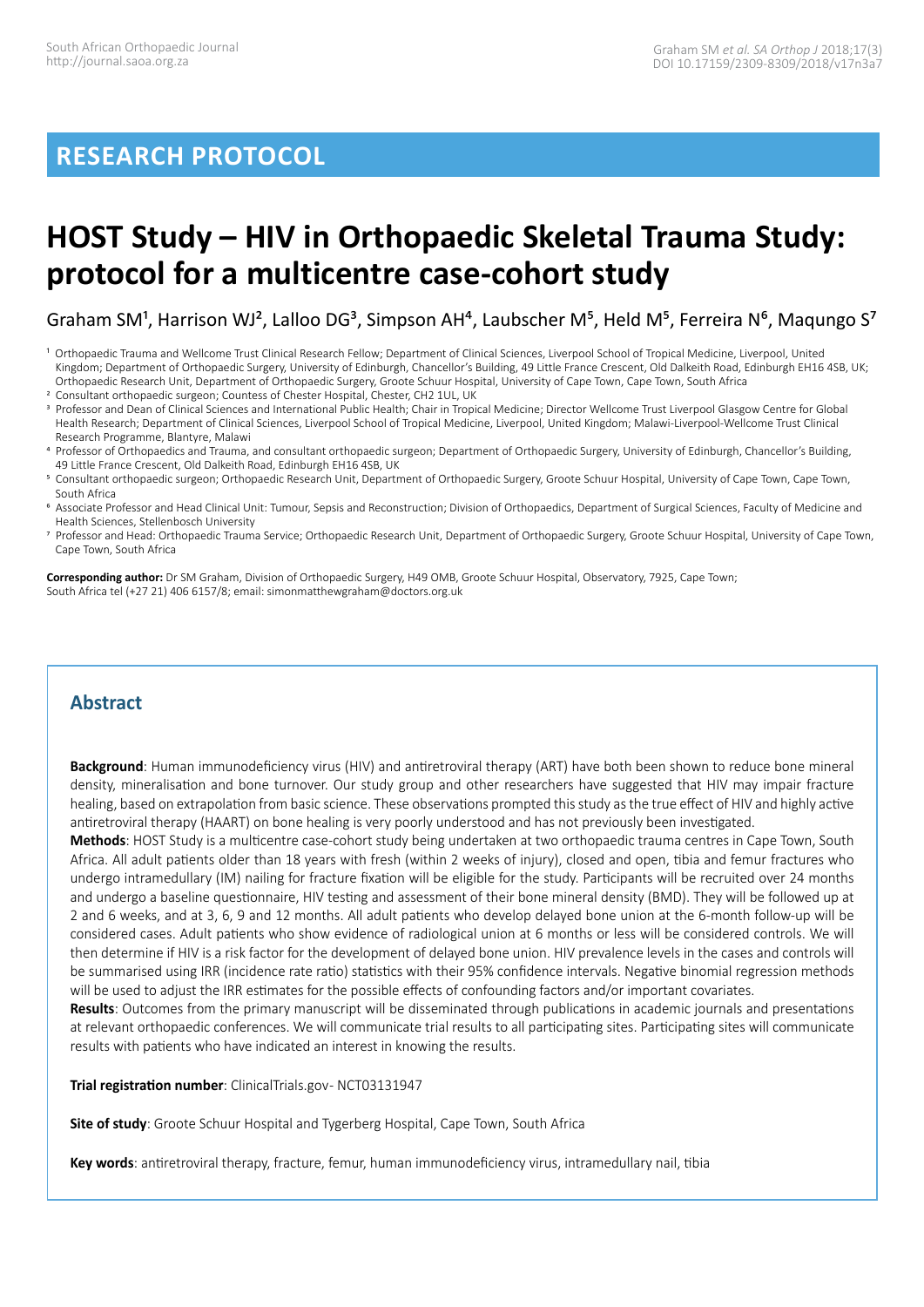*Citation:* Graham SM, Harrison WJ, Lalloo DG, Simpson AH, Laubscher M, Held M, Ferreira N, Maqungo S. HOST Study – HIV in Orthopaedic Skeletal Trauma Study: protocol for a multicentre case-cohort study *SA Orthop J* 2018;17(3):53-58. http://dx.doi.org/10.17159/2309-8309/2018/v17n3a7

*Editor:* Prof LC Marais, University of KwaZulu-Natal, Durban

*Received:* January 2018 *Accepted:* May 2018 *Published:* August 2018

*Copyright:* © 2018 Graham SM, *et al*. This is an open-access article distributed under the terms of the Creative Commons Attribution Licence, which permits unrestricted use, distribution and reproduction in any medium, provided the original author and source are credited.

*Funding:* The funding for this research study was supplied by the Wellcome Trust and AOUK.

*Conflict of interest:* The authors declare they have no conflicts of interest that are directly or indirectly related to the research.

### **Introduction**

Worldwide approximately 35.3 million people are HIV positive, with the highest prevalence seen in sub-Saharan Africa.<sup>1</sup> The introduction of antiretroviral therapy (ART) in 1997 has altered the course and nature of patients infected with HIV by increasing the duration of asymptomatic infection, and consequently patients with HIV are attaining close-to-normal life spans. However, despite these longer life expectancies, there is little evidence to advise the surgeon and patient about the effect of long-term immunosuppression on the fracture repair process in orthopaedic surgery.<sup>2</sup>

HIV principally affects a patient's immunological status by reducing the host CD4 T cell count, resulting in an increase in the risk of a patient developing opportunistic infections. HIV has also been shown to affect other chemical mediators, including interleukins 1 and 6 and tumour necrosis factor (TNF), which have been shown to play a role in the fracture repair process.<sup>3-5</sup>

HIV and ART have both been shown to reduce bone mineral density (BMD), bone mineralisation and bone turnover.6-9 In the general population, it has been postulated that a reduced BMD is associated with a reduced speed of fracture healing.<sup>10,11</sup> If this relationship were to hold true in the context of HIV, then they would not only be at an increased risk of fragility fracture, but also of subsequent delayed fracture healing and failure of fracture fixation.

A major factor known to affect fracture healing is local blood flow to the site of the injury. It is now well established that HIV infection is associated with osteonecrosis, due to interruption in osseous blood supply, although no mechanism for this interruption in blood supply has been shown.<sup>12-14</sup> ART has also been reported to contribute to this pathology.12 Conditions that jeopardise arterial flow to the site of primary bone healing are associated with higher rates of delayed fracture healing and non-union.<sup>15-17</sup>

A small number of studies have investigated the role of HIV in the fracture-healing process. These have suggested that HIV and/ or ART are associated with delayed fracture healing and may result in non-union.11,18 The molecular and cellular mechanisms driving this process remain unclear and the true effect of HIV and ART on bone healing is very poorly understood.

Our study group has previously demonstrated an association between HIV infection and impaired fracture healing.18,19 Furthermore, analysis of patients presenting to Queen Elizabeth Central Hospital, Blantyre, Malawi, for immediate fracture treatment and non-union surgery, indicates twice the frequency of HIV seropositivity in the non-union group (*Figure 1*) (personal communication – Professor WJ Harrison). Other researchers have suggested that HIV may impair fracture healing, based on extrapolation from basic science.<sup>11</sup>

These observations prompted this study as the true effect of HIV on bone healing is very poorly understood and has not previously been thoroughly investigated.

#### *Study objectives*

Our primary objective is to establish whether HIV is a risk factor for the development of delayed bone union or non-union following a fracture.

Secondary objectives are:

- To assess other risk factors associated with delayed bone union or non-union in HIV-positive and -negative adults, e.g. BMD, ART
- To determine the incidence of superficial, deep and late wound infections in HIV-positive and -negative patients
- To quantify and draw inferences on observed differences in the Disability Rating Index (DRI) and general health-related quality



**Figure 1**. Numbers of patients presenting to QECH for intramedullary nailing for fresh fractures and non-unions: 2005–2007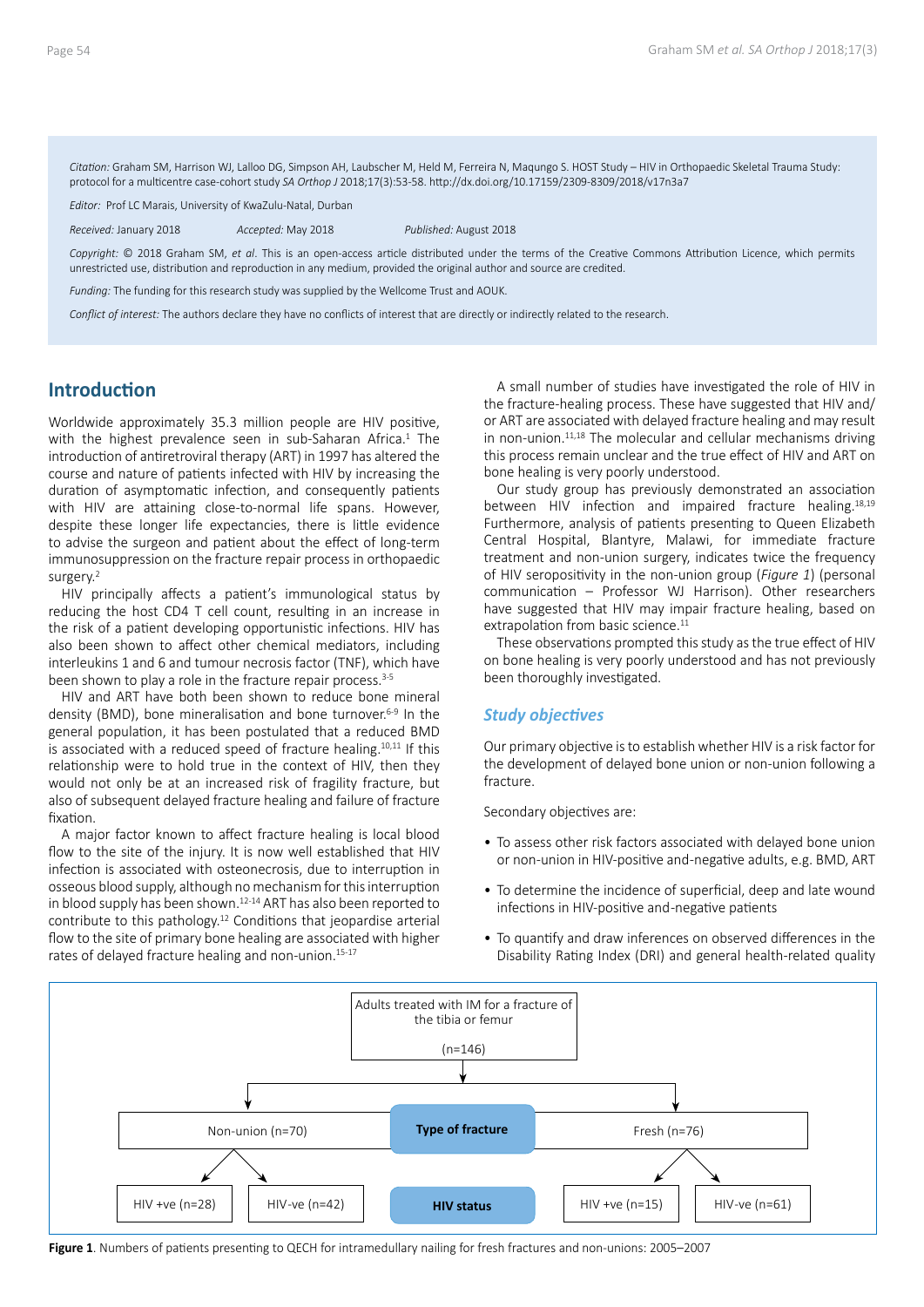of life after fracture healing following IM nailing fracture surgery in HIV-positive and -negative patients.

## **Methods**

#### *Study design*

HOST Study is a multicentre case cohort study of patients undergoing fracture surgery within the Orthopaedic and Trauma Department at Groote Schuur Hospital (GSH) and Tygerberg Hospital (TBH), Cape Town, South Africa.

#### *Patient selection and recruitment*

Patients older than 18 years of age with fresh (within 2 weeks of injury), closed and open, tibia and femur fractures who undergo IM nailing for fracture fixation will be potentially eligible for inclusion in the study. Participants will undergo a baseline questionnaire, and established risk factors for delayed bone healing and nonunion will be recorded. The patients' full blood count, renal function, vitamin D level and albumin will be assessed. All patients will undergo HIV testing and a measurement of the patients CD4 count and viral load if positive. If a patient is found to have a new diagnosis of HIV, standard local hospital protocol will be followed, and the patient will be offered treatment. If the patient is already known to be HIV positive, their ART regimen will be recorded, if appropriate. Furthermore, all patients will have their BMD measured using a DEXA Heel Scanner, Calscan DXL.

X-rays will be performed at follow-up visits or if clinically required. Bone healing will be assessed using a validated X-ray scoring system – the Radiological Union Scoring system for the Tibia (RUST scoring system).20,21 An independent observer blinded to HIV status will assess radiological fracture union. Participants will be recruited over 24 months.

All adult patients treated with IM nailing of the tibia or femur and who develop delayed bone union at 6 months follow-up will be considered cases. Adult patients who show evidence of radiological union at 6 months or less will be considered controls.

#### *Inclusion criteria*

#### **Patients will be eligible for this study if they:**

- Are older than 18 years of age
- Present within 2 weeks of injury
- Sustained a closed or open fracture of the tibia or femur
- Undergo IM nailing for fracture fixation

#### *Exclusion criteria*

#### **Patients will be excluded from participation in this study in the case of:**

- Major head injury
- Pre-surgical infection at the fracture site
- Open injury for >48 hours before the first debridement
- Severe burns
- Pathological fracture
- Evidence that the patient would be unable to adhere to study procedures, complete questionnaires or attend follow-up

Patients who sustain injuries to areas of the body other than the lower limbs, which may affect the primary outcome measure, will have their injuries documented but the participants will still be included in the analysis. For patients with more than one lower limb injury that meets the inclusion criteria, each injury will be included as an individual case and entered separately into the study.

#### *Study outcome*

#### **Primary study outcome:**

• Incidence of delayed bone union in HIV-positive and -negative patients

#### **Secondary study outcomes:**

- Incidence of non-union in HIV-positive and -negative patients
- Other risk factors associated with delayed bone union or nonunion in HIV-positive and -negative adults, e.g. BMD, ART
- Incidence of superficial, deep and late wound infections in HIVpositive and -negative patients
- To quantify and draw inferences on observed differences in the DRI and general health-related quality of life after fracture healing following IM nailing fracture surgery in HIV-positive and -negative patients

#### *Outcome definitions*

#### **Union:**

• Radiological union on RUST score (score of 3 on at least three cortices in AP, lateral, medial or posterior cortex – a total of 9 or more) within 6 months of surgery<sup>20,21</sup>

#### **Delayed bone union:**

- Impaired bone healing at six months (RUST score  $\leq$  9)<sup>22-26</sup>
- Non-union one or both of the following:
	- Need for further surgery to achieve union22,23
	- **Impaired bone healing at nine months (RUST score < 9)**<sup>20,21</sup>

#### **Superficial wound infection**

- Superficial surgical site infection (SSI)
- The Center for Disease Control and Prevention definition of a 'superficial surgical site infection' is a wound infection involving the skin and subcutaneous tissue that occurs after 30 days of surgery (where day  $1$  = the procedure date).<sup>27</sup>
- ASEPSIS (28) ASEPSIS scores >20 within 30 days of surgery

#### **Deep wound infection**

The Center for Disease Control and Prevention definition of a 'deep surgical site infection' is a wound infection involving the tissues deep to the skin that occurs within 30 days of injury (closed reduction of fracture) or 90 days (open reduction of fracture).<sup>27</sup>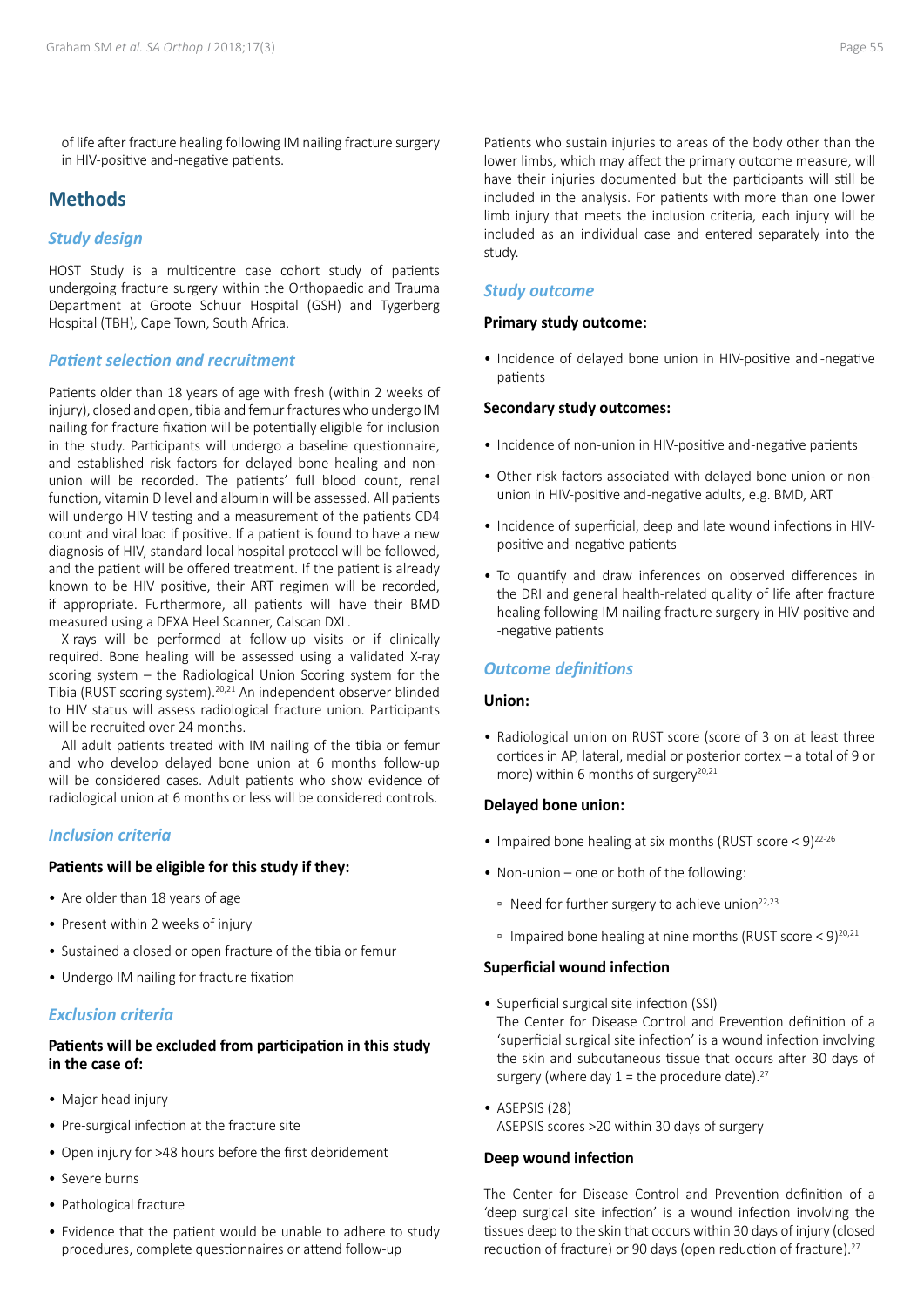#### **Late wound infection**

This describes any late wound breakdown (>30 days for closed reduction of fractures or >90 days for openly reduced fractures) or sinus formation, or unexplained late pain with associated radiological changes consistent with peri-implant sepsis. This will be determined on clinic follow-up for those still under review. Those patients who do not present for follow-up will be phoned and asked about the above.

#### **EuroQol EQ-5D-5L**

The EuroQol EQ-5D is a validated measure of health-related quality of life, consisting of a five-dimension health status classification system and a separate visual analogue scale.<sup>23</sup> An updated version of the EQ-5D with five response levels, the EQ-5D-5L, has recently been developed to enhance the responsiveness of the instrument to changes in patient health.<sup>24</sup>

#### **Disability Rating Index (DRI)**

The DRI is a self-administered, 12-item Visual Analogue Scale questionnaire assessing the patients' own rating of their disability.22 This measure was chosen as it addresses 'gross body movements' rather than specific joints or body segments. Therefore, it will facilitate the assessment of patients with different fractures and injuries of the lower limbs. This outcome measure will not be taken for those patients with longer term (more than 4 weeks) impaired capacity.

#### **Bone mineral density**

- **• Normal**  T score of <1 standard deviations (T score <−1) below the peak bone mass of a healthy young adult
- **• Osteopaenia**  T score of 1 to 2.5 standard deviations (T score −1 to −2.5) below the peak bone mass of a healthy young adult
- **• Osteoporosis**  T score of >2.5 standard deviations (T score <−2.5) below the peak bone mass of a healthy young adult

#### *Follow-up*

The full visit-assessment schedule for the study is provided in *Table I*. Participants will be followed up in the clinic during the 12-month period of follow-up (see study schedule *Table I*). At 12 months, this may be via phone where appropriate. X-rays will be performed at 3, 6 and 9 months or if clinically indicated.

If a patient is confirmed to have united on RUST score at 3 months, they will be followed up in the clinic at 6 and 9 months and have a telephone consultation at 12 months. The same will be done for patients who are confirmed to have united at 6 and 9 months follow-up.

All patients who have not united by 3, 6 or 9 months will have a follow-up clinic visit at 12 months. If there is no evidence of union at 9 months on RUST score, or the patient has undergone a procedure or intervention to assist healing, they will be classified as non-union. The 12-month follow-up will be the final followup time point for the study, either face-to-face or via telephonic communication, even though a patient may need further clinical follow-up for other reasons.

#### *Statistical plan*

#### **Sample size**

Our current register suggests that 400 patients are likely to undergo IM nailing of the tibia and femur at our centres over a two-year study period; 80% (320) are assumed to be eligible for inclusion.

On the basis of previous research, it is estimated that 85% (272) of the 320 patients will have union at 6 months (control), and 15% (48) will have delayed bone union (cases)27,29 (*Figure 2*).

Assuming that 20% of the controls will be HIV-positive, $30$  the sample size will have 82.8% power to detect a doubling of HIV prevalence in the cases compared to controls (from 20% to 40% at the 5% significance level).

#### **Statistical methods**

As all consenting patients who present during the study period for IM nailing of the tibia and femur will be recruited, HIV prevalence

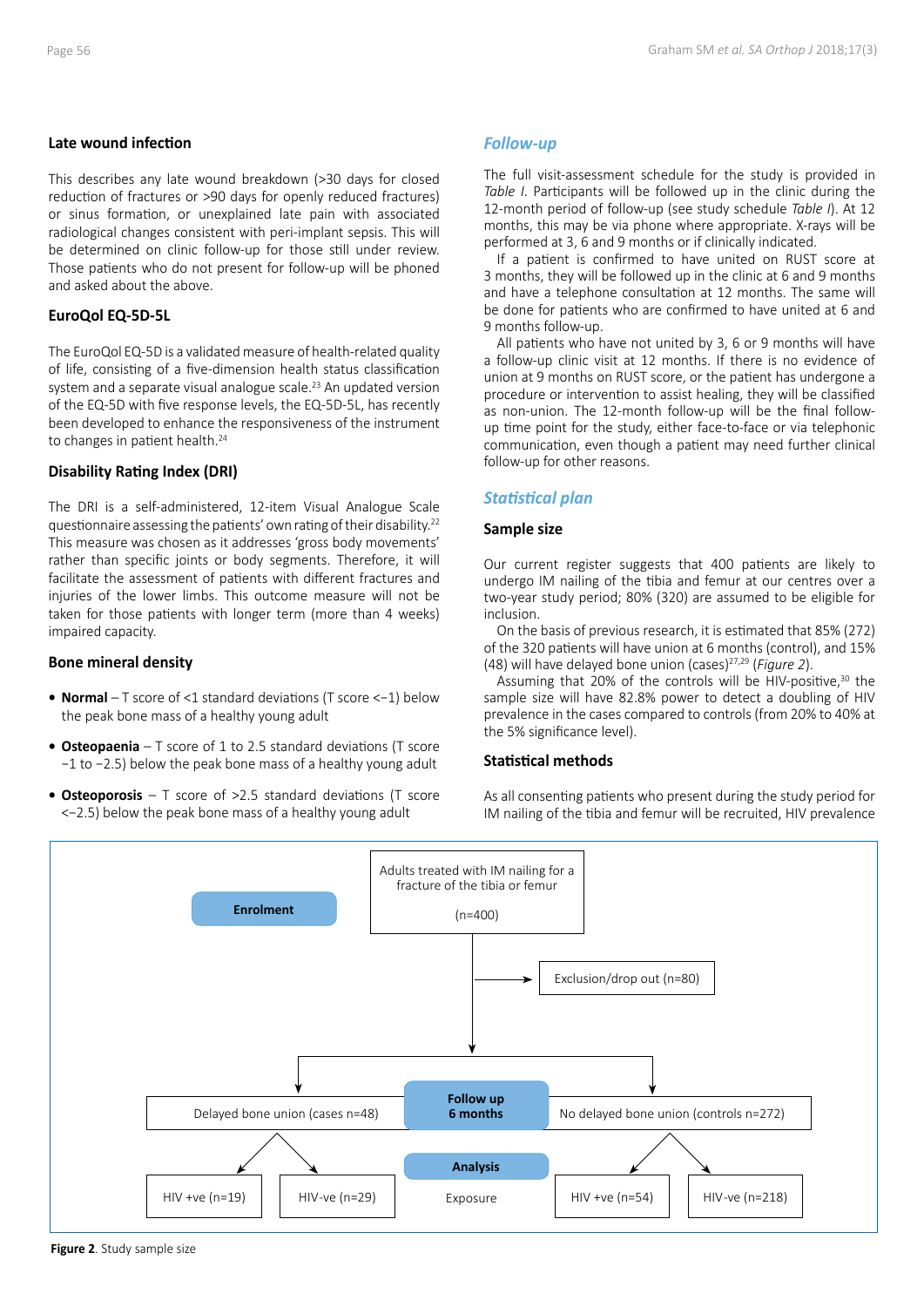| <b>Table 1.</b> Suffillery of data conection plan on electronic database |                                                                   |                     |          |         |              |             |              |              |
|--------------------------------------------------------------------------|-------------------------------------------------------------------|---------------------|----------|---------|--------------|-------------|--------------|--------------|
| <b>Classification</b>                                                    | <b>Study measurements/</b><br><b>Study visits</b>                 | <b>Base</b><br>line | 2 weeks  | 6 weeks | 3 months     | 6 months    | 9 months     | 12 months    |
| Predictor                                                                | HIV status/test                                                   | $\overline{X}$      |          |         |              |             |              |              |
| Predictor                                                                | HIV investigations (CD4 count, viral<br>load), if applicable      | $\mathsf{X}$        |          |         | $\chi$       | $\chi$      | $\chi$       |              |
| Risk factor                                                              | Other lab investigations (FBC, renal<br>function, albumin, Vit D) | $\times$            |          |         |              |             |              |              |
| Risk factor                                                              | Socio-demographic characteristics<br>& medical history            | $\mathsf X$         |          |         |              |             |              |              |
| Risk factor                                                              | Body mass index (BMI)                                             | $\mathsf{X}$        |          |         |              |             |              |              |
| Risk factor                                                              | Bone mineral density (BMD)<br>assessment                          | $\mathsf{X}$        |          |         |              |             |              |              |
| Intervention                                                             | Injury & treatment detail                                         | $\times$            |          |         |              |             |              |              |
| Outcome                                                                  | Disability Rating Index (DRI)                                     | $\chi$              |          |         | X            | $\chi$      | X            |              |
| Outcome                                                                  | EQ-5D-5L score                                                    | $\times$            |          |         | $\mathsf{X}$ | X           | X            |              |
| Adverse<br>events                                                        | ASEPSIS wound score                                               |                     | $\times$ | X       |              |             |              |              |
| Adverse<br>events                                                        | Infection assessment SSI                                          |                     | $\chi$   | X       |              |             |              |              |
| Adverse<br>events                                                        | Infection assessment DSI                                          |                     | $\chi$   | X       | $\sf X$      |             |              |              |
| Adverse<br>events                                                        | Infection assessment late infection                               |                     |          |         |              | $\sf X$     | $\chi$       | $\chi$       |
| Adverse<br>events                                                        | Record complications/interventions                                |                     | $\chi$   | X       | $\mathsf{X}$ | $\times$    | $\mathsf{X}$ | $\mathsf{X}$ |
| Concomitant<br>treatment                                                 | Record concomitant ART, NSAID and<br>steroid use                  | $\mathsf{X}$        | $\times$ | X       | $\mathsf{X}$ | $\mathsf X$ | $\mathsf{X}$ | $\mathsf{X}$ |
| Concomitant<br>treatment                                                 | Record rehabilitation                                             |                     | $\chi$   | X       | $\chi$       | $\chi$      | $\chi$       | $\chi$       |
| Main outcome                                                             | Radiographic Union Score for Tibial<br>(RUST) fractures           |                     |          | X       | $\mathsf{X}$ | $\times$    | $\mathsf{X}$ | $\chi$       |
|                                                                          | Functional union                                                  |                     |          |         | $\mathsf{X}$ | $\times$    | X            | X            |
|                                                                          | Test performed once at baseline or within 6 weeks                 |                     |          |         |              |             |              |              |

#### **Table I**. Summary of data collection plan on electronic database

Recorded once only, either at baseline or within 3 months

levels in the cases and controls will be summarised using IRR statistics with their 95% confidence intervals. Negative binomial regression methods will be used to adjust the IRR estimates for the possible effects of confounding factors and/or important covariates.

#### **Basic descriptive analysis of demographic data and patient characteristics**

Means and standard deviations are used for continuous data along a normal distribution, e.g. age. Level of education will be collected as continuous data and categorised by researchers. It will be analysed using graphs and tables. A confidence interval of 95% will be used. P values of <0.05 are considered statistically significant.

#### *Data management*

Standard operating procedures for data management without breach of confidentiality will be followed. Study participants will be assigned a unique study number at the time of recruitment, under which all electronic data will be captured. From this point, all data will be stored in a password-protected electronic database. Consent forms and case record forms will be kept in a

locked filing cabinet in the research office. Only members of the study team (chief investigator, clinical officers and research nurse) will have access to these. Data will be entered into the electronic study database and managed by a data management team. All data exports will be stored on password-protected computers and backed up. The chief investigator and study supervisors will have control of access to the data. Only de-identified data will be exported for analysis.

## **Conclusion**

This is the largest study of its type to assess the effect of HIV and ART on bone healing. It has been suggested that HIV causes delayed bone union and is a risk factor for the development of non-union following a fracture. If this hypothesis is shown to be true, fracture management could be tailored to optimise bone union during the fracture-healing phase in HIV-positive patients, improving outcomes and reducing the substantial social burden that occurs in these patients. $31$  If this hypothesis is shown to be incorrect then this study will demonstrate that HIV-positive patients can be treated in the same way as HIV-negative patients when managing orthopaedic skeletal trauma.